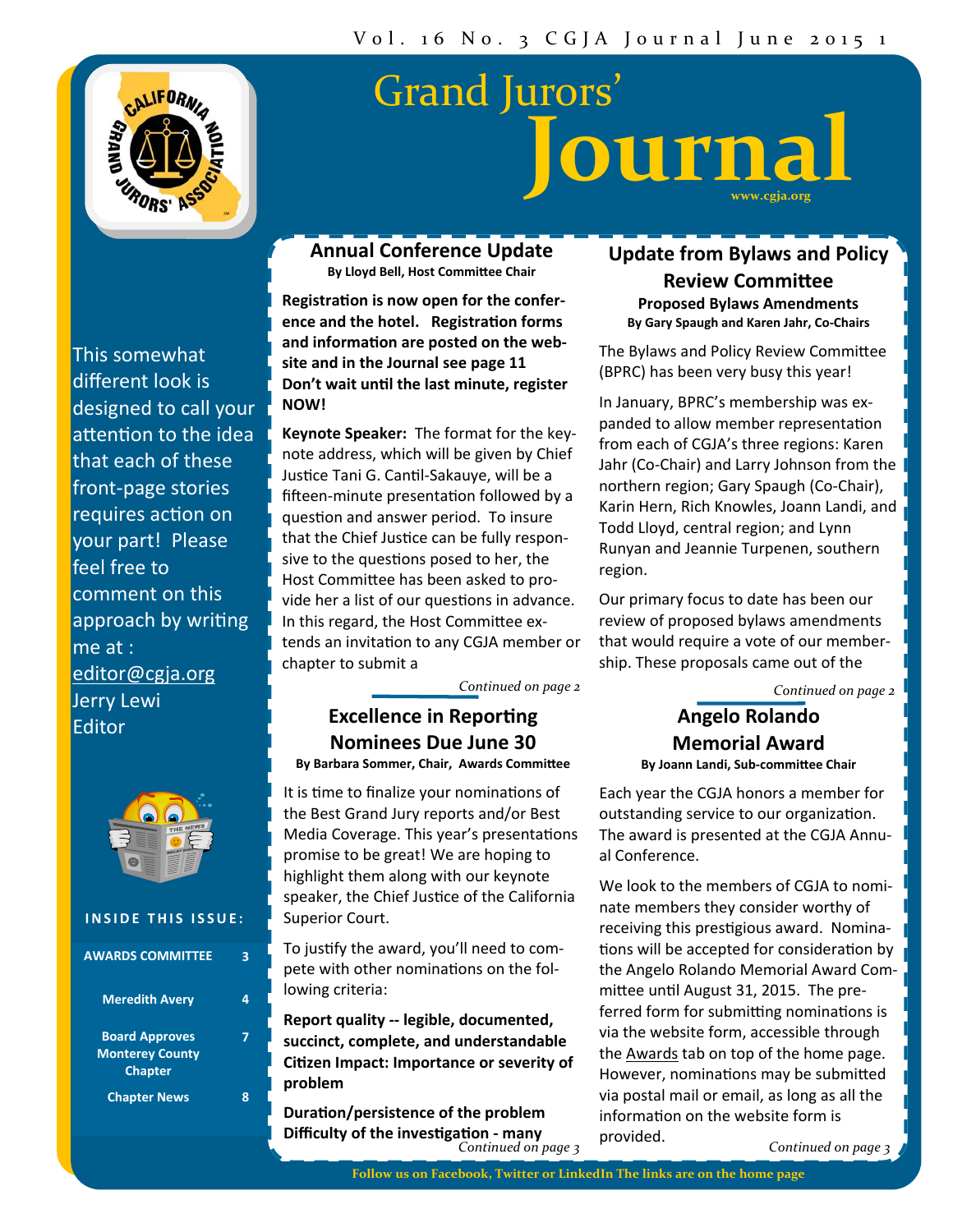### Vol. 1 6 No. 3 CGJA Journal June 2015 2

*Annual Conference Continued from page 1*

question they would like to ask the Chief Justice to Lloyd.Bell@Comcast.net. Questions need to arrive by July 31, 2015. All submissions will be immediately acknowledged. The committee will prioritize the questions before sending the list to the Chief Justice. Due to time constraints, it is anticipated that not all questions will be answered.

Topics for the 2015 Annual Conference are in the devel‐ opment stage, but two are in the final stages of comple‐

tion. They are:



**to Schools.** The naƟonal and statewide effort to bring civics back to the schools, spear‐ headed by Sandra Day O'Con‐ nor, is supported by many in the education and legal communiƟes, including our own Chief Justice Tani G. Cantil-Sakauye. This year's high , school graduates, many of whom are old enough to vote, know little about how the gov-

**Bringing the Civil Grand Jury**

*Beate BoulƟnghouse* 

ernment works on the local, state, and federal levels. What can we do to let students know they, too, can have a voice in government? Several chapters are sponsoring mock grand jury programs in their counties. What are they doing? How can you, too, take knowledge about the civil grand jury to our students? This panel discus‐ sion, led by Beate Boultinghouse, should spark some ideas to help you develop a program appropriate for your community and school system.

**Human Trafficking.** It is estimated that human trafficking activity is a \$32 billion annual global industry, making it the world's second most profitable criminal enterprise after drug trafficking. The United States is one of the top destination countries for trafficking purposes, and within the U.S., California is one of the top four destinations. What makes this criminal activity so insidious is not only that it involves forced labor, sexual slavery, and human organ harvesting - all of which occurs undetected in



*Paula Kamena, reƟred District AƩorney* 



*Linda Witong, reƟred Deputy District AƩorney* 

most instances -- but that it also involves children. It IS happening in your town, and you CAN do something about it. Learn to recognize the signs of trafficking so that you can educate others and ask the right questions of those within your county charged with eliminating this crime in your neighborhood. This discussion will be led by Paula Kamena, retired District Attorney, and Linda Witong, retired Deputy District Attorney, both from Marin County.

#### *Bylaws Continued from page 1*

November, 2014 Annual Conference. Since then, CGJA members and chapters have provided additional comments and suggestions.

Our enthusiastic committee met several times to analyze the proposals. We recommended that the Board approve, in concept, placing three measures on the bal‐ lot. We also recommended that further input be solicit‐ ed from members and chapters before the ballot is fi‐ nalized in late June.

At its May 26 meeting, the Board unanimously approved the three measures, in concept, subject to any further member input. This was shared with the members by an email on May 29 ‐‐ and we have already received a num‐ ber of comments ‐‐ but we repeat our recommenda‐ tions and analysis here in order to solicit additional input.

#### **Reduce the term limits for directors from five consecu-Ɵve two-year terms to three consecuƟve two-year terms.**

*BPRC believes that: 1) more frequent turnover on the Board would enable more members to serve in a leader‐ ship capacity and result in an infusion of fresh ideas, and 2) imposing a limit on service of less than six years would unnecessarily preclude the valuable input of experienced members. Service of up to six years will provide sufficient Board stability and historical perspecƟve.*

#### **Elect directors by region, rather than statewide.**

*BPRC believes that with regional elecƟons, members would be more likely to know the candidates running for the director posiƟons and have beƩer ongoing interac‐ Ɵon with "their" directors. This could enhance director responsiveness and communicaƟons between the mem‐ bership and the Board.*

**Add regional residency as a qualificaƟon for directors and allow the Board to remove a director who does not maintain residency within the region in which he or she is nominated and elected.**

*A nonprofit corporaƟon may adopt director qualifica‐*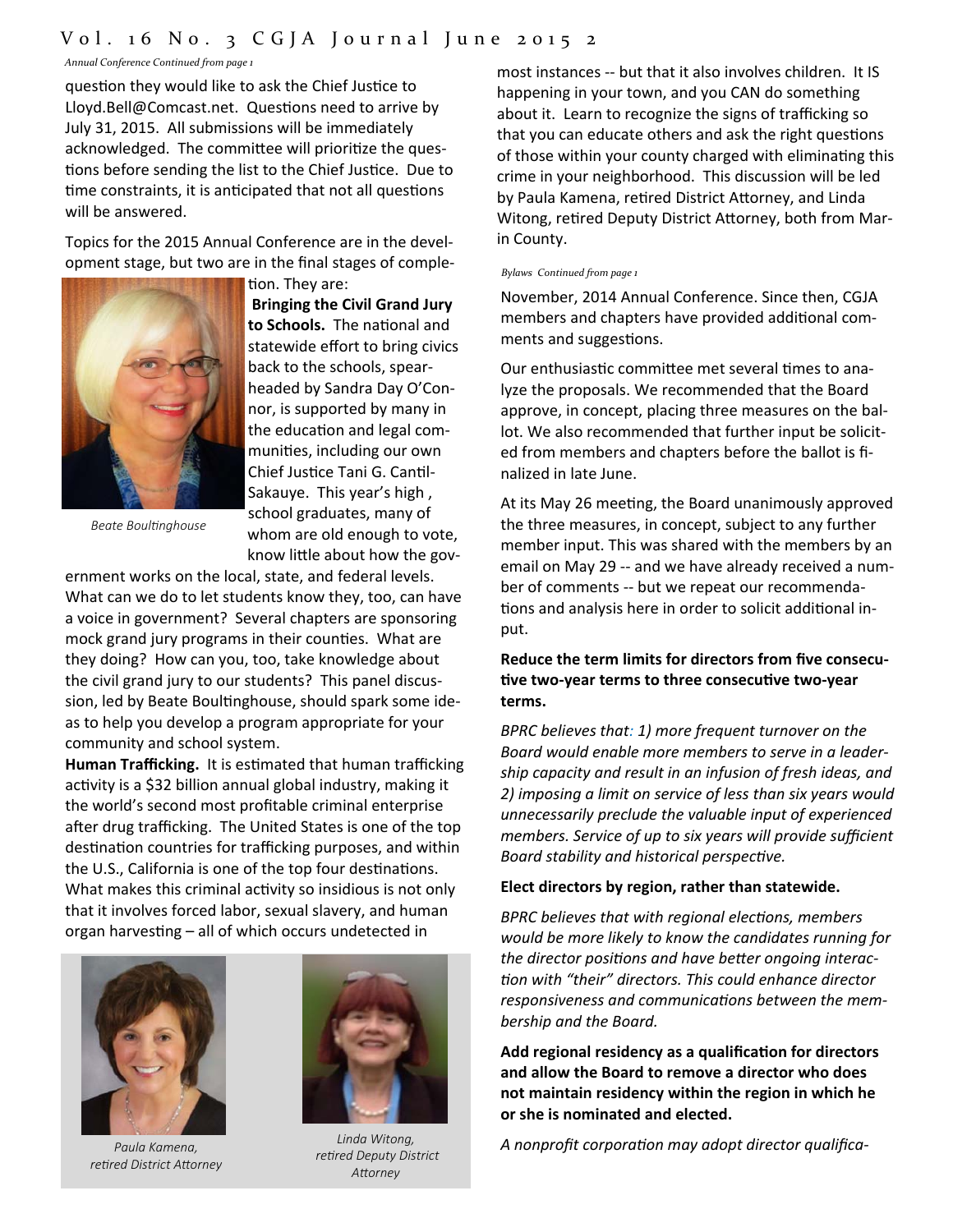### Vol. 16 No. 3 CGJA Journal June 2015 3

*Bylaws Continued from page 4*

*Ɵons and provide for the board's removal of any director who fails to maintain those qualificaƟons. Currently, the only qualificaƟon for a CGJA director is that the director be a voƟng member of the corporaƟon. Assuming region‐ al voƟng is adopted, this measure would add regional residency as a director qualificaƟon and authorize the Board to declare a vacancy in the posiƟon of a director who fails to maintain his or her regional residency.*

**Note:** Our research indicated that the removal of mem‐ bers of the board of a California public benefit corpora‐ tion is restricted in order to protect members' voting rights. The only grounds for director removal by the board itself which do not require court action are (1) a director's absence exceeding the number specified in the bylaws, and (2) the director's failure to maintain his or her qualifications. However, removal by a corporation's members is protected by existing state law; for that reason no bylaw amendment is needed to allow director removal by CGJA's membership.

The Board and BPRC want to hear from you about these suggested bylaws changes before the ballot goes to the printer. Please send us any questions or comments you have about them.

And if you have ideas for any additional bylaws amendments, send those along as well, and we will start the review process for them for later consideration by the Board and the membership.

In order to meet our ballot deadline on the three measures, we need your input by Saturday, June 20. You can contact us at president@cgja.org .

*EIR Continued from page 1*

**agencies, bureaucraƟc interference (e.g., denials, subpoenas), etc.**

**SubstanƟated findings and recommendaƟons within the report**

**Exposure of the report by the media, or response from the public**

Documented success of the investigation The online submission process is easy once you have written an explanation and collected the documentation supporting the above criteria. See *http://cgja.org/eir.* One nomination per county is permitted.

The Best Grand Jury Report nomination can be combined with that for a Best News Media coverage award, or the news media nomination can stand alone. Aside from assembling the supporting documentation (news reports, etc.), the only part requiring real effort is to explain why

the media outlet should receive the award. You'll need to describe and document that they have increased public awareness and understanding of the grand jury system and/or increased public awareness of a specific grand jury invesƟgaƟon. As above, see *hƩp://cgja.org/eir; o*ne nomination per county for each award (i.e., one Best Report and one separate News Media nomination is fine).

For more information, please feel free to contact the Subcommittee Chair, Barbara Sommer, at basommer@ucdavis.edu or phone 530‐756‐7553.

*Rolando Continued from page 1*

In arriving at a decision to nominate someone you be‐ lieve deserving, please consider that this award is for past service and not for anticipated service in future years. Some factors you may wish to consider:

Substantive participation at both the state and county level in support of CGJA goals and objectives.

Has demonstrated exceptional leadership skills and is unusually effective in accomplishing projects.

A nominee must be a current member of CGJA, and there will be no multiple awards.

The currently serving CGJA president is not eligible to receive this award in that year.

Past recipients are not eligible for re-nomination

If you have any questions regarding the nomination process, feel free to call or email me:

Joannelandi@aol.com and/or 650‐365‐4184. Mail form should be sent to Joann Landi, 178 South Palomar Drive, Palomar Park 94062.

## **Awards CommiƩee Change in Command**

At the May 26 Board of Directors' Meeting, President Karen Jahr announced that Betty Mattea of Marin County, the long-time chair of the Awards Committee, has retired from that position and that Barbara Sommer (Yolo) has been appointed to succeed her.

Betty has been the only chair of the Awards Committee since it was created in 2010 and has served the associa‐ tion well in that capacity. She brought all of the awards under one management, which created consistency and stability in the awards process.

Betty has served CGJA in many capacities over many years, including President of the Marin Chapter, member of the Board of Directors, and service on the Public Rela‐ tions Committee. She is a winner of both the Angelo Rolando Award and the Jack Zepp Lifetime Achievement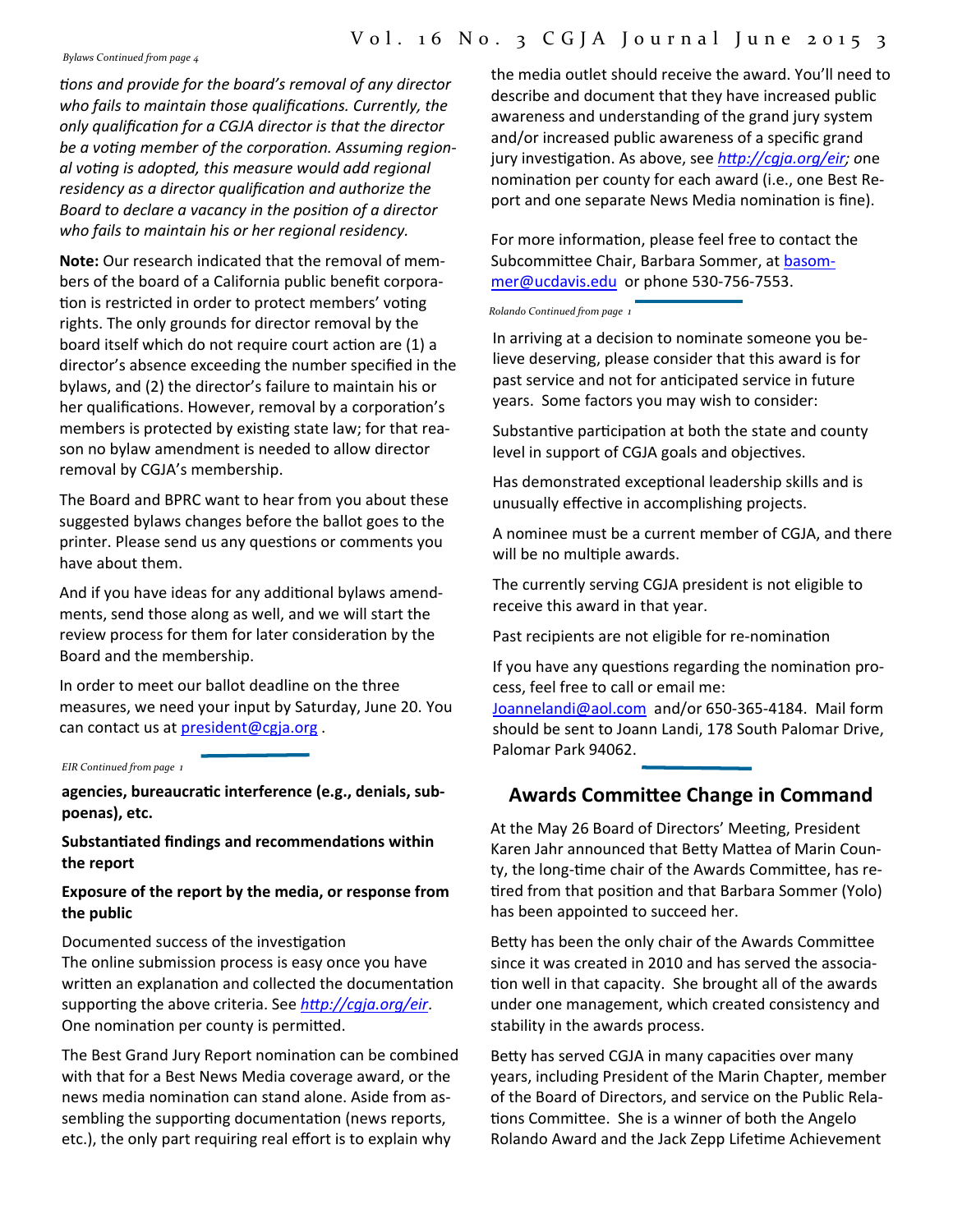### Vol. 16 No. 3 CGJA Journal June 2015 4

#### *Awards continued from page 3*

Award. The good news is that Betty plans to continue to support the committee in any way that she can. Her wis-

dom and experience will be as valuable to the com‐ mittee in the future as it has been over the past five years.

Barbara Sommer has been a member of the Awards Committee since 2012. She is the Chair of the Excellence in Reporting Award Subcommittee, which has flourished under her leadership.



Barbara Sommer

She fostered the on-line process that has made submissions easier for both nominators and the committee. Barbara also serves as the President of the Yolo County Chapter.

At the same meeting, the Board approved the appointment of Todd Lloyd (San Francisco) as a member of the Awards Committee. Todd will chair the Local Achievement Award Sub-committee.

The committee calls attention to the completely revised webpage that more fully describes all the awards for which the committee is responsible.

**Meredith Avery** 

Meredith Avery, a long-time member of CGJA and the Past Grand Jurors' AssociaƟon of San Diego County, passed away unex‐ pectedly on May 22 at her home in Fallbrook, CA, ac‐ cording to Jim Lew‐ is, President of the county association.

Meredith served on the San Diego

County Grand Jury in 2006‐2007 and was the Chair of the Health and Human Services Committee. She was President of the San Diego Association from 2008 to 2011 and served on several committees. Her passion was for the San Diego County Implementation Review Committee, a unique feature of grand jury service that serves as a mod‐ el for the state. The IRC is a group of past grand jurors

appointed by the county annually to review the status of recommendations the county agreed to from the prior year's grand jury report. She was appointed and served on this committee from 2008-2012 and served as the Chair from 2009‐2011 She spoke about the value of this process at several CGJA annual conferences.

Meredith served on the 2009 Annual Conference Com‐ mittee where her primary contribution was putting together the conference book with several San Diego Asso‐ ciation members. The conference was in Sacramento that year and the conference committee was comprised of members from throughout the state. She was asked to participate in order to gain experience in hosting a conference, as it was known that the 2010 would be hosted by the San Diego Association. Meredith chaired that very successful conference with hard work and imagination. It is well documented in the December 2010 Grand Jurors' Journal.

Meredith served on the CGJA Board of Directors in 2011. She will be remembered for her dedication and strong opinions. The Board observed a moment of silence in her honor at its May 26 meeting.

Our thanks to Laura Nicks, San Diego County Grand Jury Coordinator for many of the details of Meredith's grand jury service and to Meredith's husband, Don, for provid‐ ing the photo. For a full obituary please go to  $\frac{http://}{$ www.berry-bellandhall.com/fh/obituaries/obituary.cfm? o\_id=3125505&fh\_id=14397 Thanks to Bonnie Kenk for providing this link.

Our condolences to Don and the rest of the family.

## **Board Opposes SB 227**

Earlier this month, CGJA members were sent an email alert about Senate Bill 227.

That bill, as it read at the time this article was written, would amend PC §917 to prohibit a grand jury from in‐ quiring into "an offense that involves the shooting or use of excessive force by a peace officer … that led to the death of a person being detained or arrested by the peace officer" except as provided by PC §918. The latter section allows the grand jury to inquire into any matter brought to the attention of the grand jury by a grand juror who "knows, or has reason to believe, that a public offence, triable within the county, has been committed."

This means that if this bill were signed into law, a district attorney would no longer be able to ask the regular grand jury (or convene a separate criminal grand jury) to consider an indictment of a peace officer in connection

#### *Continued on page 5*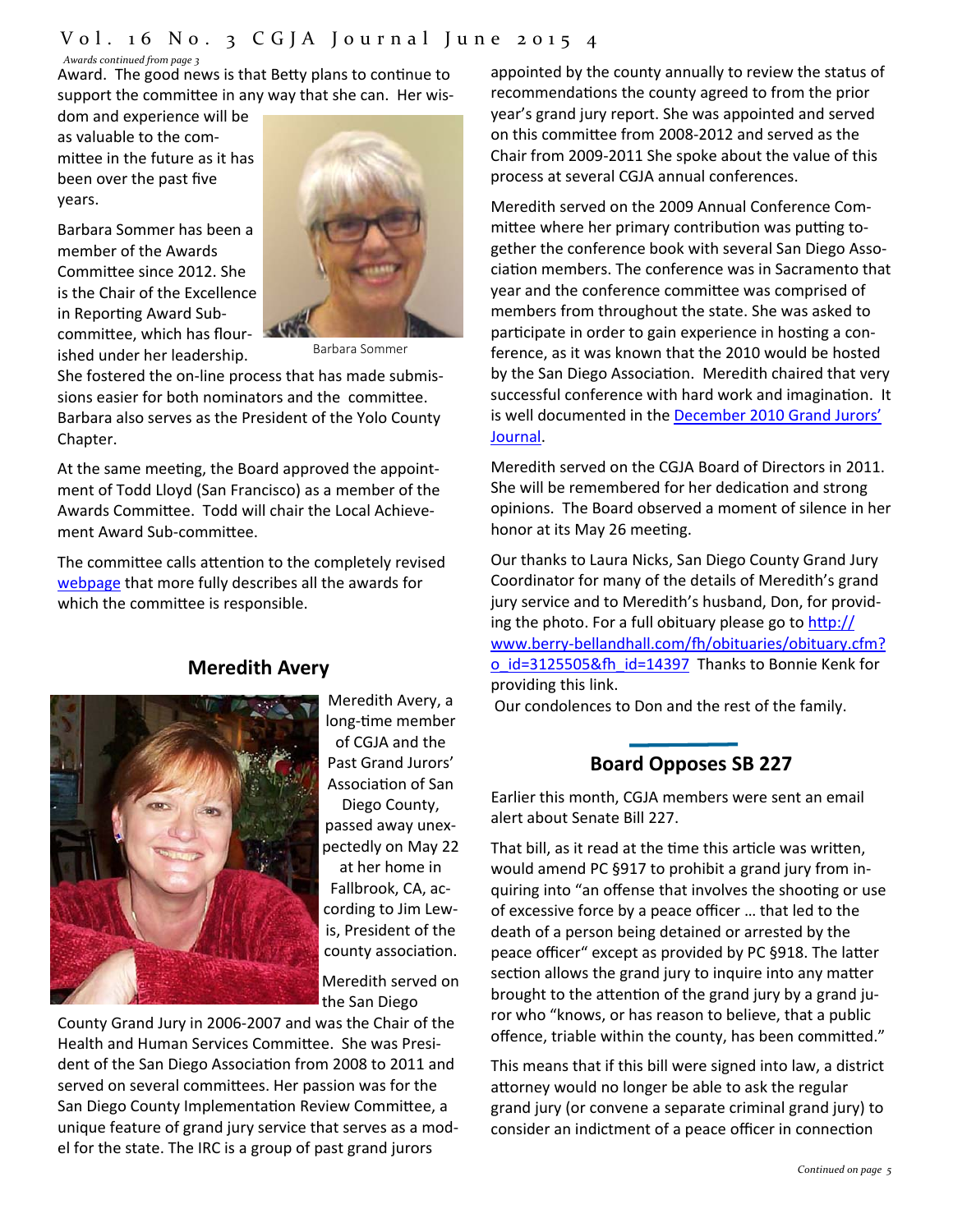*SB 227 Continued from page 4*

with the death of a person in custody. However, under PC §918, the regular grand jury, *on its own iniƟaƟve*, would still be able to conduct an indictment proceeding, bring an accusation, and/or conduct a civil investigation into the incident.

The Assembly Committee on Public Safety is expected to hold a hearing on SB 227 some time this month.

The Board of Directors sent a letter to that committee and to the bill's author, Senator Holly Mitchell, opposing SB 227 on the ground that any limitation on the power of a district attorney to use the grand jury indictment process unnecessarily curtails the grand jury's jurisdiction and could lead to attempts to further erode its powers.

We will continue to monitor this legislation and will keep you informed of developments.

### **Financial Review CommiƩee**

*By Rich Knowles, Chair*

A financial review of the CGJA has been completed by Go‐ ranson & Associates. Their report is available on the CGJA website. It is normal for a small non-profit to have an outside accountant look at their finances every so often. A financial review is the least extensive type of engage‐ ment accountants do, and is common for non‐profits with simple finances and small size like the CGJA. The bottom

line in the report is that Goranson & Associates found nothing to concern them in our books.

Goranson & Associates process was to interview the key financial people in the CGJA, obtain a copy of our data, and produce several reports from that data which al‐ lowed them to determine they were seeing what they expected to see. Interviews included the Treasurers (past and present as it turns out).

Goranson & Associates was selected from a number of firms because they focus on small non‐profits, had a long and positive track record, and were priced lower than the other acceptable alternatives we found.

### **NominaƟons for Director Closed**

*By Jerry Lewi, NominaƟons‐ElecƟons Chair*

The nominations for director were closed on May 31. The next milestone on the election timetable is the Nominations-Elections Committee's report to the Board of Directors at its June 23 meeting, during which the board will approve the ballot. Candidate statements will be due on July 15 and the ballots will be mailed to CGJA members on or about August 15<sup>th</sup>. To be eligible to vote, your dues must be paid up as of the date you cast your vote. So be sure your dues are up to date! Also be sure that we have your current mailing address.



### **Grand Jury Achievement Report** *By Jerry Lewi*

We were pleased to note that several new entries to this report were submitted recently. Please log on to Grand Jury Achievement Report under **Member Business** on our website and note the following new items:

| Date of Report | <b>County</b> | <b>Subject</b>                                         | Category                 | <b>Submitted by</b>       |
|----------------|---------------|--------------------------------------------------------|--------------------------|---------------------------|
| 6/25/2014      | Sonoma        | <b>Sherriff-Coroner's Office and Morque Inspection</b> | <b>County Government</b> | <b>Jim Weathers</b>       |
| 6/25/2013      | Amador        | <b>Financial Road to Recovery</b>                      | <b>Water Districts</b>   | Marianne Bourgeois        |
| 6/25/2013      | Amador        | <b>Fiscal Integrity and Amador County</b>              | <b>County Government</b> | <b>Marianne Bourgeois</b> |
| 6/4/2012       | Nevada        | <b>Grass Valley School District</b>                    | <b>School Districts</b>  | Diane Masini              |

Thanks to these folks for these submissions. Do you have an outstanding report that achieved a beneficial result for your county? Submit it on-line under the Grand Jury Achievement Report/GJAR Form.

Letter to the Editor<br>As the Inyo County Clerk, I am charged with filing and making copies of all Grand Jury reports filed in Inyo County. The search functions on the California Grand Juror's Association website are a wonderful added benefit for government officials as well as the public looking for information on Grand Jury reports outside of regular business hours. **Kammi Foote, Inyo County Clerk**



TO THE NEW MONTEREY CHAPTER OF CGJA



**Sherry Rufini** Contra Costa **David Renison** San Joaquin **Gary Breschini** Monterey **Sol Gonzalvo** Monterey **Louise Goetzelt** Monterey **Vicki Nohrden** Monterey **Louis Panetta** Monterey **Kathleen Wall** Monterey

**Nancy Welts** San Luis Obispo **Michelle Dusel** Shasta **Joy O. Oconnell** Shasta **Diana L. Sturges** Shasta **Thomas S. Vlahos** Shasta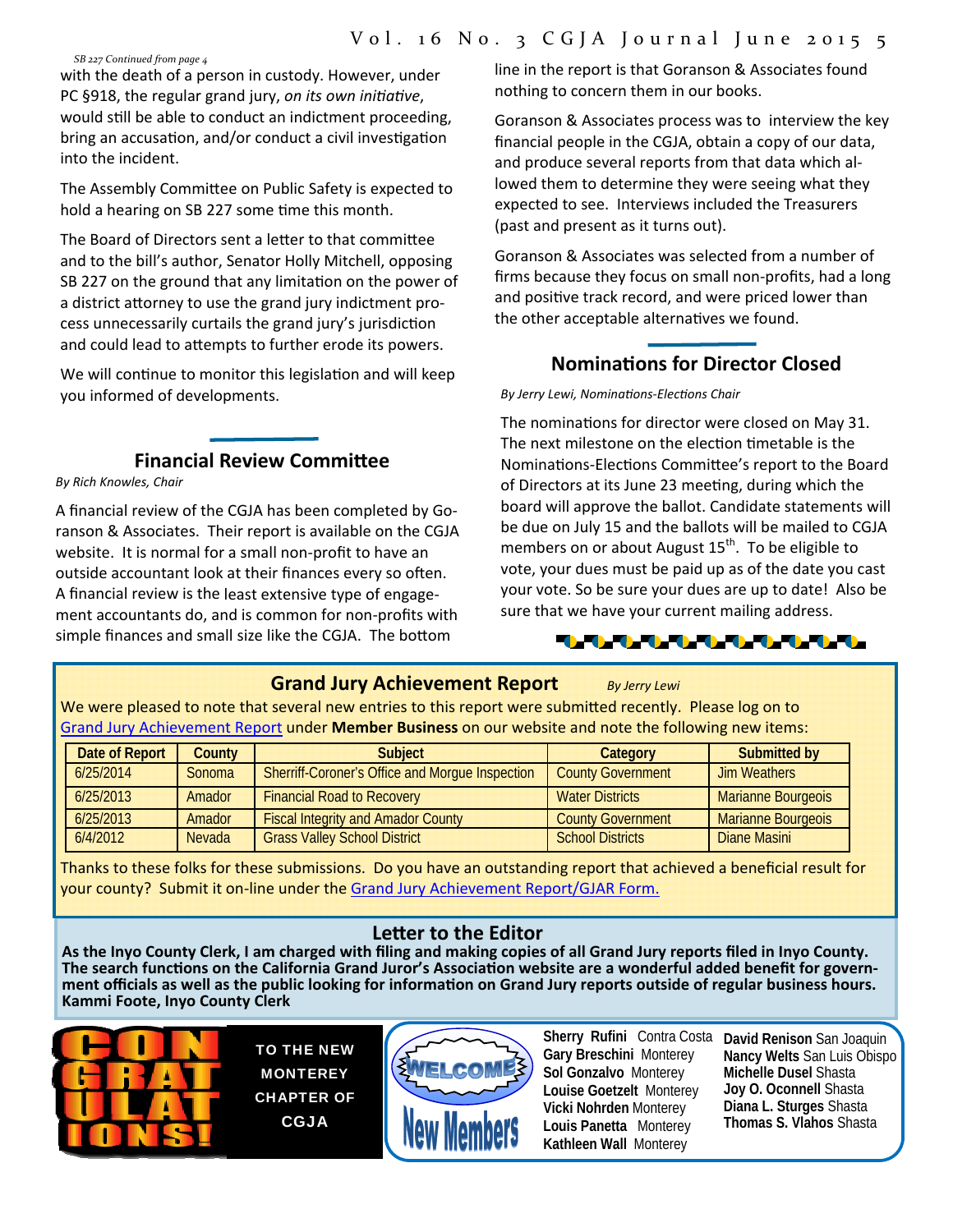### **Ask the Trainer**

*This is another in a series of arƟcles aimed at current jurors, especially those who have taken advantage of our Introductory Membership (IM). We try to remind you of key issues on a Ɵmely basis throughout the year. Please remember the following: Any trainer is happy to try to answer specific quesƟons in their area of experƟse and may be con‐ tacted by using the informaƟon in Tab 8 of our training manual; you may not take any response as legal advice; and you should contact your local legal advisors frequently to answer quesƟons. Please submit quesƟons to me or the Journal Editor for future responses. Marsha Caranci, CGJA Training Chair*

cgjatraining@cgja.org

#### **RetenƟon of Grand Jury Files**

*By Larry Johnson, Chair, Legal and LegislaƟve Resources (LLRC) and CGJA Trainer*

During our past training sessions, we have taught that grand jury civil investigation files should be retained, rather than destroyed, at the end of a grand jury's term. In those instances where a grand jury has voted to "pass on" a file to a succeeding grand jury, as allowed by Penal Code section 924.4, the LLRC believes that this remains a sound recommendation. We have further suggested, as a "best practice," that the "passed on" file be clearly identified as such and that it remain in the grand jury office for the succeeding grand jury to review.

Up to this point, we have also recommended that all oth‐ er civil investigation files be retained for three to five years, after consultation with the grand jury's legal advisor and in accordance with any records retention policy that might be contained in the grand jury's rules of pro‐ cedure. This recommendation has been based upon the premise that the file may contain evidence that could aid in the defense of a later defamation claim. On further reflection, the LLRC believes that this recommendation is too broad and should be revised.

LLRC's recent review of the statutes and case law now leads us to conclude that a grand jury may not transfer files containing evidence and other confidential information to a succeeding jury except as specifically authorized by statute. Penal Code Section §924.4 is the only such authority, and it allows the succeeding jury to have possession of only those civil investigation files specifically passed forward by the outgoing grand jury or the judge. We could locate no statutory authority for a broader forwarding of confidential materials to a succeeding grand jury.

Rather than retain all files for a given period of time, the LLRC believes that a grand jury's retention policy should take into consideration the likelihood of a defamation claim being filed. If that likelihood exists, we recommend that the file be sealed and retained in a secure location

as directed by the grand jury's legal advisor. We do not believe investigative files should be routinely retained where there is a not a realistic likelihood of a later defamation claim being filed.

We recommend that consultation with the grand jury's legal advisor take place before any investigative file that is not being passed forward per PC §924.4 is considered for retention beyond the grand jury's term. Finally, in order to avoid any confusion over how it will be deter‐ mined which files are to be retained and where such re‐ tained files are to be stored, we suggest that the practice, as approved by your jury's legal advisor, be incorporated into the grand jury's rules of procedure.

### **Naming Names and Penal Code SecƟon 929**

*By Larry Johnson, Chair, Legal and LegislaƟve Resources*

Penal Code section 929 (PC 929) provides that with the approval of a grand jury's supervising judge, "a grand jury may make available to the public part or all of the evi‐ dentiary material, findings, and other information relied upon by, or presented to, a grand jury for its final report in any civil grand jury invesƟgaƟon *provided that the name of any person, or facts that lead to the idenƟty of any person who provided informaƟon to the grand jury, shall not be released*" (emphasis added). In its training of grand jurors, CGJA refers to unverified evidentiary material as "raw evidence."

It is therefore certain that with the supervising judge's approval, "raw evidence" may be included within a grand jury's report. The degree and circumstance under which an individual who appears before a grand jury may be properly identified within a grand jury report remains the subject of ongoing concern.

The LLRC has become aware of differing interpretations of PC 929 The various interpretations cover the full range of possibilities. At one end there is an absolute prohibition from including in a report any name or facts that could lead to the identity of an individual appearing before a grand jury. At the other end, the release of an individual's name connected with specific "raw evidence" may be permitted, depending upon the nature of the grand jury investigation. We believe that the correct interpretation of PC 929 lies somewhere between these two extremes.

PC 929 is clear in prohibiting the release of "raw evidence" coupled with information leading to the identity of the individual who provided that information to the grand jury. However, a listing, perhaps in the "methodology" section of a report, of the names and/or the job titles of individuals who were interviewed by the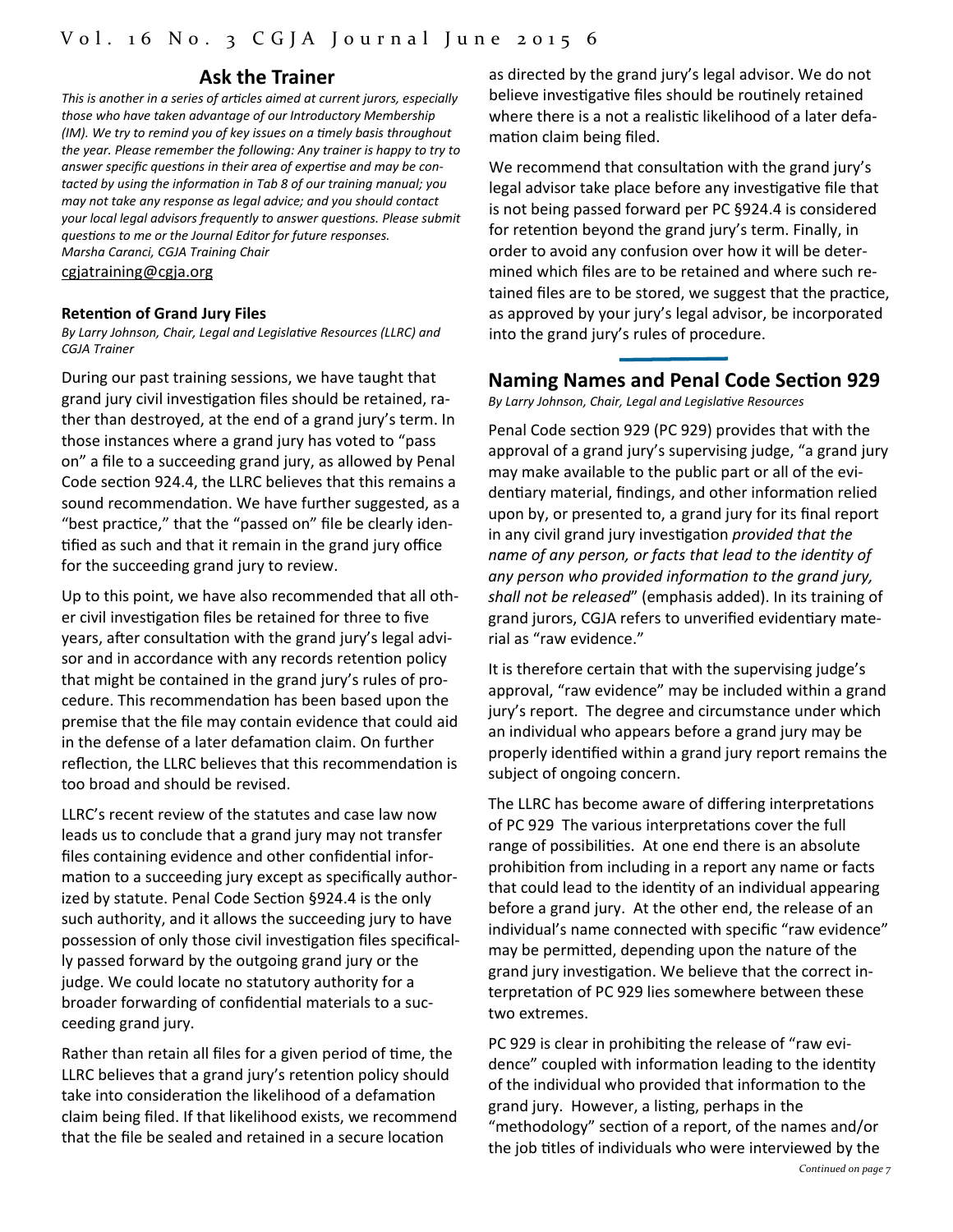Naming continued from page 6

grand jury is permissible, provided that there is no con‐ nection made between a specific individual and the information provided the grand jury by that specific individual.

As a "best practice" however, the LLRC continues to suggest that the names or titles of individuals appearing before the grand jury should not be included unless the in‐ clusion enhances the credibility of the report's findings and/or recommendations. To avoid unintentionally revealing the identity of a whistleblower, we suggest that the name or job title of a whistleblower should never be revealed. Therefore, in most cases, the report should simply refer to the grand jury having interviewed "several administrators and staff members." This "best practice" suggestion is based on the concern that the listing of names or titles in a final report may have a "chilling" effect" upon whistleblowers, who might be reluctant to provide information to a grand jury if they risk having their identities revealed.

The LLRC does not provide legal advice but rather "best practice" suggestions. It is the responsibility of each grand jury, in consultation with its legal advisor, to determine under what circumstance and to what extent the identity of those appearing before it will be included within a final report.

## **Board Approves Monterey County Chapter**

In another important action at its May 26 meeting, the Board of Directors approved the application of a group from Monterey County as the association's 28<sup>th</sup> chapter (one more and there will be chapters in half of Califor‐ nia's counties). This effort was led by Francis "Mac" Small, grand jury foreman for 2013-14 and 2014-15 until an injury forced him to step down as foreman. Small is no stranger to CGJA, having been a member for many years. He has also served on the Board of Directors from both Nevada and Monterey Counties and is one of very few people to have served on grand juries is two differ‐ ent counties. He will serve as Chapter President.

Small said that the chapter grew out of the efforts of the 2014-15 Grand Jury's Public Awareness Committee's efforts to make the public more aware of what grand ju‐ ries do and the realization that newly sworn grand juries waste a lot of time getting started. So the idea of a chapter that could help in both areas took root. Their initial project will be to develop a strong local orientation program to assist the 2015‐16 jury to get off to a good start.

Other charter members of the chapter are: Gary S. Bre‐ schini (Vice‐president), Jeane Errea (Secretary), Peter

Hiller, Louise Goetzelt, Vicki Nohrden, Lou Panetta, Patrick Healy, Sol Gonzalvo, Kathleen M. Wall, and Brandon Hill.

It is hard to think of this as a "new" chapter because there is a rich history of Monterey being a very active chapter for many years with such distinguished members as Phil Nash, a long‐Ɵme president of the chapter, Janet Praria, who was a Director and Treasurer of CGJA for sev‐ eral years, and Roger Loper, who also served on the board and as Vice-president. Untimely deaths and illnesses robbed the chapter of its vitality, so its activities were curtailed and its charter formally revoked in Janu‐ ary 2013. Ray Wuco, recently deceased, did his best to serve as acting President up to that time.

So we are very excited to welcome the chapter back into the fold and look for significant contributions from them at both the chapter and state level.

### **Board AcƟons, April & May 2015** *By Jim Ragan*

#### **April 28, 2015**

Approved the categories of charitable giving [to CGJA] to include: annual giving (friend, donor, sponsor, bene‐ factor, patron); pledges; recurring pledges; restricted gifts; in memory of; matching employer; planned giving (bequests); and gifts of stocks, bonds, or mutual funds.

Approved the proposed budget for the 2015 CGJA An‐ nual Conference as presented.

#### **May 26, 2015**

Confirmed the appointment of Todd Lloyd to the Awards Committee, per Policy 10.002A.

Approved the California Grand Jurors' Association Financial Statements for the Year Ended December 31, 2014 prepared and submitted by the firm of Goranson and Associates as the result of the firm's independent financial review of CGJA finances.

Approved in concept three Bylaws amendments. Au‐ thorized the Ad Hoc Bylaws and Policy Review Com‐ mittee to seek member input on these three amendments and other possible changes to CGJA's Bylaws.

Approved the petition from CGJA members residing in Monterey County to become a chapter of the CGJA. Approved the recommendations of the Membership Relations Committee that (1) the CGJA subscribe to Infusionsoft's [database, interface, marketing] services and (2) that an Implementation Task Force be formed, which would include a representative from each committee that would benefit from using the Infusionsoft tool.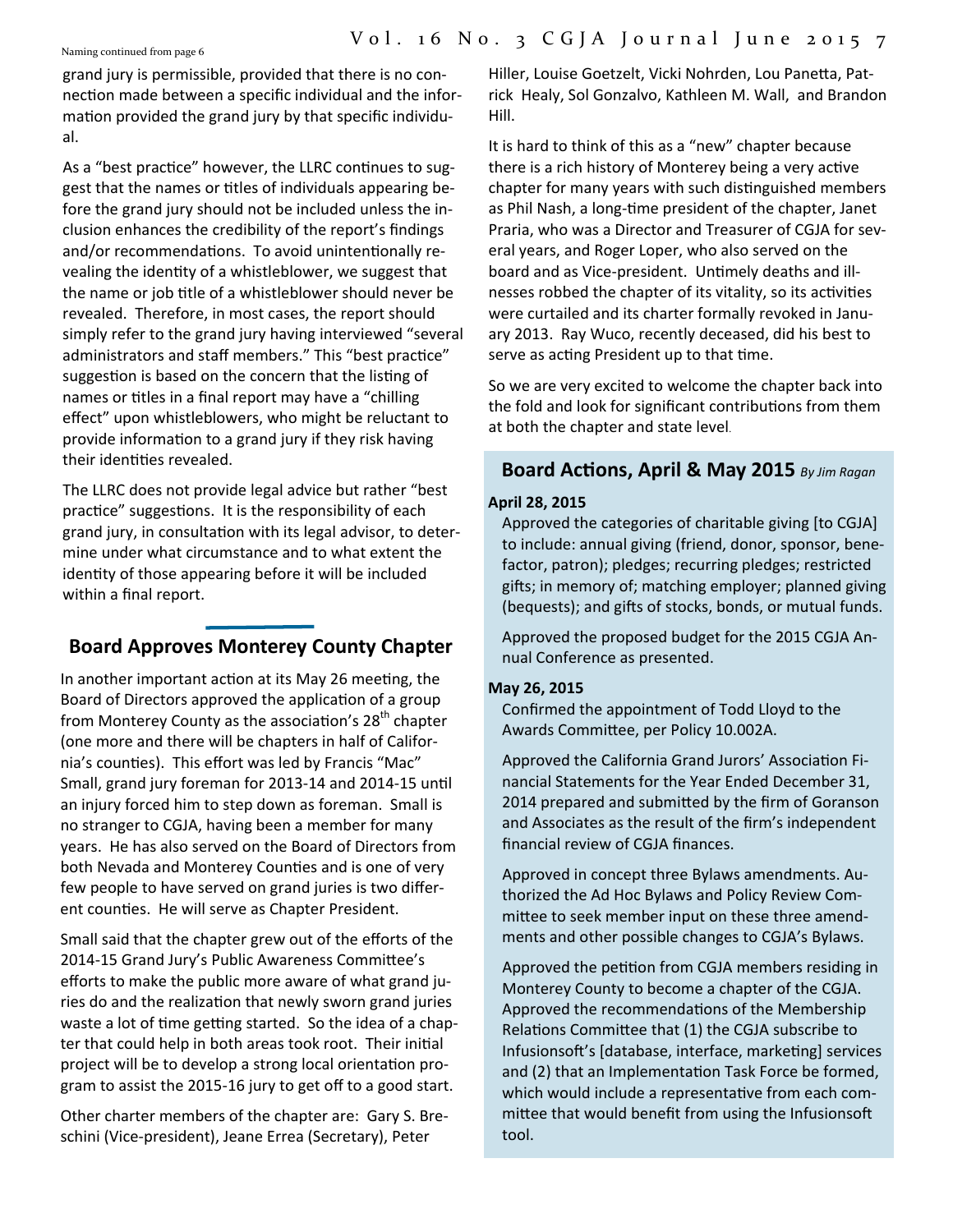#### **CGJA Chapter News from Around the State** *News for You and by You By Mike Chernock MRC Chair and Chapter Presidents*

The Membership Relations Committee has been working with an ad hoc database committee to research a software package that will allow us to do a better job of communicating with our membership. After extensive research and due diligence, the software package from Infusionsoft was chosen as the best technology for our present needs at the most reasonable subscription costs. An outside consultant, James Corey, graciously volunteered his professional expertise in helping the committee find the product and then helped negotiate the terms of the contract. On May  $26<sup>th</sup>$  the product was presented and approved by the CGJA Board of Directors. The software has already been purchased and teams are forming to learn to use it. Expect to hear much more about this tool in the next few months.

Another wonderful event in May was the creation of a new CGJA Chapter in Monterey County. There is a more detailed article in this journal but the MRC wanted to be among the many voices to welcome President Mac Small, his officers and the membership. We expect big things from that chapter.

Please save August 22 as the date for the next Bay Area Regional Meeting and plan to join us for our fifth anniversary. We plan to invite candidates for election to the Board of Directors to this meeting as well as the North San Joaquin Valley Meeting on September 19<sup>th</sup> and described under the San Joaquin Chapter report below.

#### **Kern County – Lynn Runyan**

*Editor note: This arƟcle was submiƩed on March 30 and should have been included in the April Journal, but some‐ how it got lost in cyberspace and did not reach your edi‐ tor in Ɵme. Thanks to Lynn for being paƟent about it.* CGJA wants to thank the 35 attendees of the San Joaquin Valley Regional Meeting on March 28th who came from far and wide throughout California to join us for a most enlightening and informative day. We had participants from as far north as Butte and Sutter counties and as far south as San Bernardino County including five CGJA Di‐ rectors, the Membership Relations Committee (MRC) and Public Relations Committee (PRC) Chairs, several Chapter Presidents and sitting Grand Jury Foremen as well as a considerable number of sitting jurors.

Guest speakers included CGJA MRC Chair Michael Cher‐ nock and CGJA Directors Gary Spaugh, Medsie Bolin and Jim Ragan with additional insights provided by Directors Beckie Jennings and Jerry Kunkle. Between the presenta‐ tions by the speakers, the questions from the attendees and answers received, everyone in the room came away

with a bigger and better understand of the "new and improving" CGJA.

As was mentioned by a number of participants, the greatest advantage of attending the Regional Meetings is to be able to meet and interact face‐to‐face with persons you may otherwise have never had the opportunity to meet and to be able to put faces together with names you may have only previously have had contact with via phone or email. Other than attending an Annual Conference the Regionals are the best manner in which to network, liter‐ ally make new friends from all over the state and rejuve‐ nate your dedication to keeping the Grand Jury System strong in California.

Thank you again to all who attended  $-$  we look forward to seeing you again next spring in Kern County!

#### **Napa County - Diane Shepp**

The end of the year is always a busy time for the Napa Chapter. April was gGrand jJury recruitment month and the chapter conducted several Informational Workshops to educate potential candidates about service on the Napa County Grand Jury. Members of the chapter as well as the sitting rand jury led the workshop. During the last two weeks in May, the chapter participated in court interviews of candidates for next year's grand jury. The Nomination Committee has been busy creating a new slate of officers for election at the end of June. Plans are also underway for a new division of duties to be spread throughout the chapter's board members, thus sharing the burden of responsibilities of the president. Always up for a party, the chapter will host an 'End of the Year Social' for the outgoing Napa County Grand Jury, thank‐



ing them for their year of service. Court offi‐ cials are also invited to attend. This year the Na‐ pa Valley Vintner's donated a case of wine

*Judge Mark Boessenecker, Diane Shepp and Judge Diane Price at the Napa luncheon*

for the evening Social to be held at the Napa Yacht Club. **San Bernardino County - Margaret Furman.** The San Bernardino County Chapter will be discussing SB227 Mitchell at its next meeting on June  $1<sup>st</sup>$ . Our attention is drawn to language that already exists in the law that authorizes a member of a grand jury, if he or she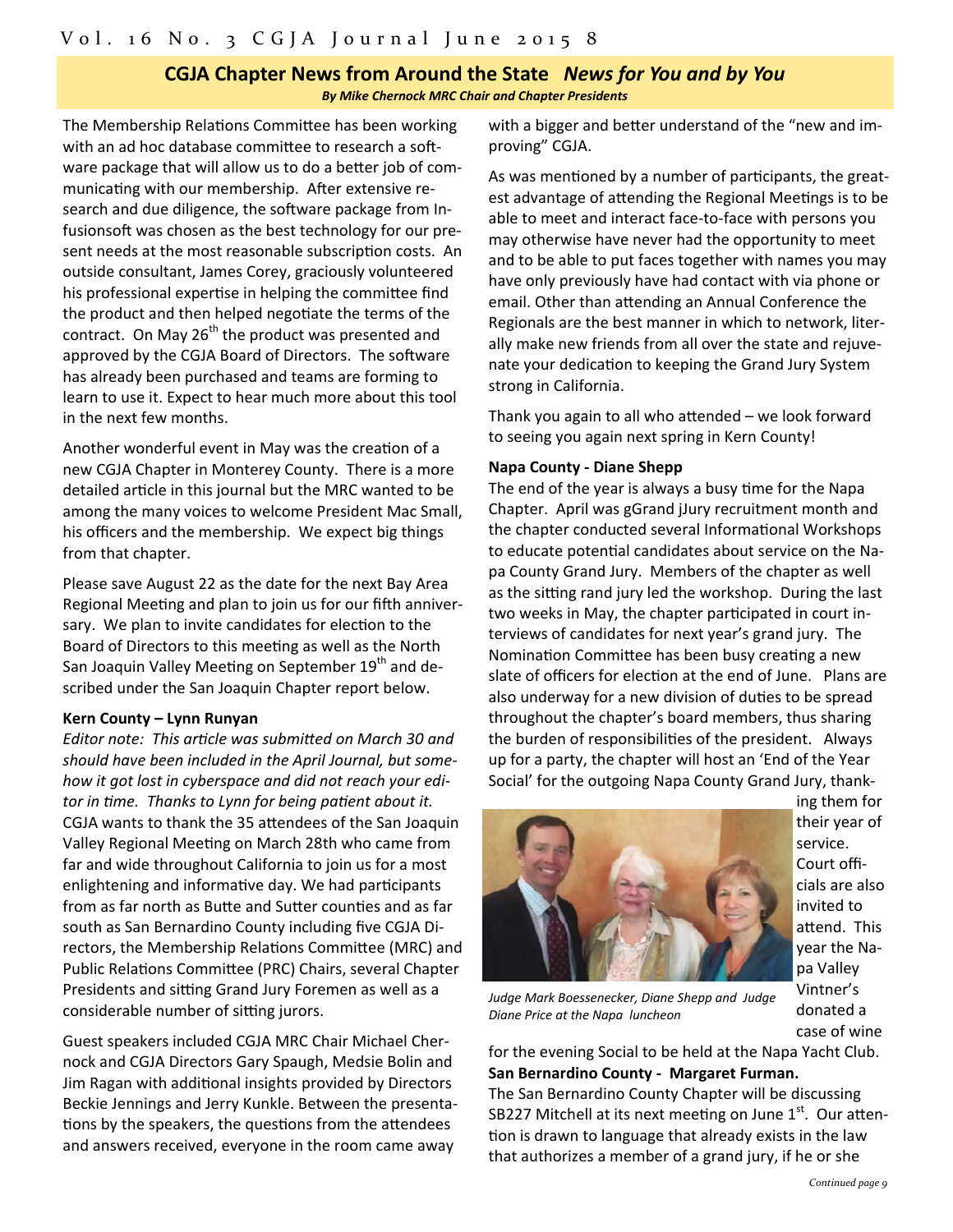#### Continued from page 8 CGJA Chapter News from Around the State News for You and by You

knows or has reason to believe that a public offense has been committed, to declare it to his or her fellow jurors, who are then authorized by existing law to investigate it. If that wording is changed as the bill goes through the Assembly, "civil" grand juries will also be prohibited from investigating officer-involved shootings. We may wish to add this concern to our Meet and Greet Your Legislators Project.

#### **San Francisco County – Linda Clardy**

For the second year, members of the San Francisco chap‐ ter served as volunteer mentors in the Law Academy Pro‐ gram at Balboa High School. Six former jurors (Ron Mi‐ guel, Claudia O'Callaghan, Elena Schmid, Paul Cheng, Mark Busse, and Linda Clardy) guided approximately 50 junior level students through a mock grand jury exercise. After an introductory lecture on the civil grand jury system by Beate Boultinghouse and Linda Clardy, the students selected a foreperson and a secretary and chose a topic of interest to them. The topics included the condi‐ tion of their local parks, the school's dress code, gentrification of the Mission district of San Francisco, homelessness, and lowering the voting age to 16 for local elections. Working with their mentors over the course of an eight‐ week period, the students researched their topics, conducted interviews, questioned their district supervisor, and finally prepared a power point presentation on their facts, findings and recommendations. Initially, the students presented the reports to their Law Academy classmates and received feedback from their mentors. After incorporating the feedback, the student jurors presented their final reports to other classes at Balboa High School. In addition to their oral presentations, students prepared a three-page written summary of their investigations.

In June 2015, the mock grand jury program will again be offered during a special three‐week summer session at June Jordan Charter High School in San Francisco. We anticipate that members of the San Francisco chapter will participate in this program.

The chapter's Implementation Review Committee continues to review past grand jury reports and responses from the agencies investigated. Currently, the group is reviewing an investigation into the Department of Real Estate and the use of surplus property in San Francisco issued by the 2012-13 jury. Additionally, members of the IRC have been working with the grand jury coordinator and the clerk of the San Francisco board of supervisors to reg‐ ularize and standardize the format of the answers provid‐ ed by the responding agencies.

#### **San Joaquin County – Gary Spaugh**

Chapter Bylaws: The San Joaquin County Chapter recent‐ ly completed and voted to affirm revisions to its bylaws. Most of the changes had to do with clarifying meeting quorums and voting requirements for the various meetings the Chapter holds.

Speakers Bureau: The Chapter's Speakers Bureau com‐ pleted its 2015 efforts in community outreach to educate the public and also recruit for the grand jury. Don Romero, the chairperson for the Chapter's Community Outreach committee, organized 20 talks to various organizations within the county including Rotary Clubs, Lions Clubs, Soroptomists, InsƟtute of Community Learning, Sons in Retirement, Veteran Groups, Retirement Communities, etc. The Chapter Speaker's Bureau consists of Gary Spaugh, Lou Meyer, John Britto, Larry Graser, John Nowak, Ken Buck, and Neil Holets. Recent talks have also included the San Joaquin County Assistant District Attorney, Scott Fichtner (a grand jury advisor), and Caitlin Casey (Deputy District Attorney mainly responsible for gang related criminal grand juries), where they explained the difference between the civil and criminal grand juries, a question commonly asked by audience members. Mr. Romero already has plans in place for at least 16 speak‐ ing engagements to begin the 2016 community outreach and education efforts.

County Grand Jury Recognition Luncheon: The 2014-2015 San Joaquin County Grand Jury members attended a special luncheon hosted by the San Joaquin County Chapter of the CGJA. The lunch was held to thank the grand jury for its work this past year and to also welcome them as potential members of the Chapter. A majority of the Chapter members attended as well as the county grand jury administrator, Trisa Martinez, and county Assistant District Attorney Scott Fichtner.

Website Created: The Chapter's IT Committee has been busy constructing a website and Facebook page. The Facebook page is titled "San Joaquin County CGJA" and currently documents some of the recently completed speaking engagements as well as the luncheon held hon‐ oring the outgoing 2014‐2015 Grand Jury. The website can be reached at http://sanjoaquincountycgja.org and is open for your surfing pleasure! The website consists of links to the San Joaquin County Grand Jury and contains many of the Chapter's documents as well as photos from Chapter speaking engagements and other events.

*Editor note: This link has been added to the chapter's lisƟng on the* **Chapters & AssociaƟons** *page on the CGJA website.*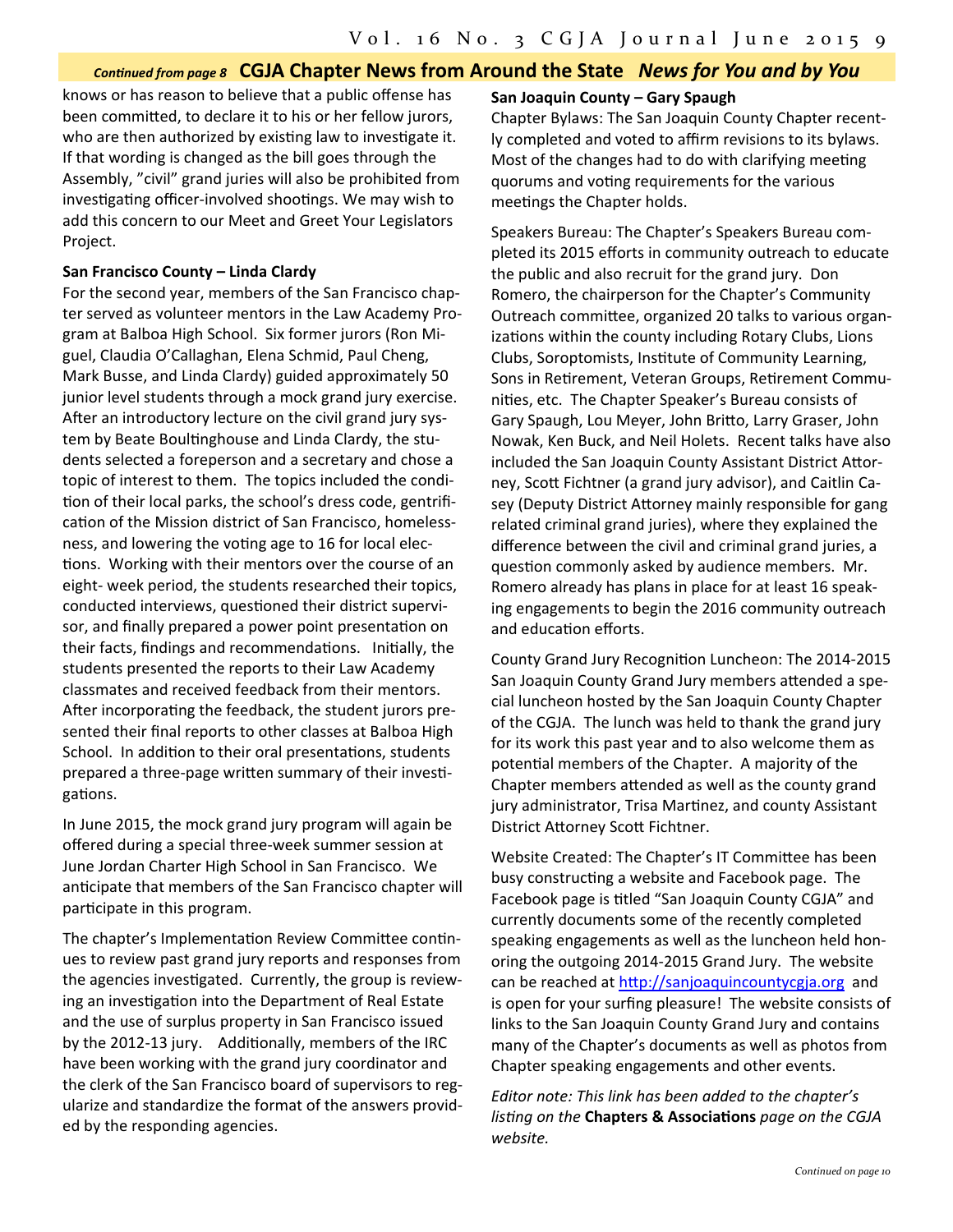### Continued from page 9 CGJA Chapter News from Around the State News for You and by You

SAVE THE DATE for the North Central Valley Regional: A CGJA Regional Meeting will soon be held in Stockton and hosted by the San Joaquin County Chapter. The event is currently scheduled to be held on September 19, 2015, at the Brookside Golf and Country Club. The theme of this regional meeting "Do Grand Juries Make a Difference?" will begin at 9:00 in the morning and should end by 3:00 in the afternoon. The keynote speaker, San Joaquin County Board of Supervi‐ sors Chairwoman Kathy Miller, has been arranged. Ms. Mil‐ ler recently served on the Stockton City Council where she was part of the city's efforts to exit from bankruptcy. An official announcement will be released soon.

#### **San Mateo County - Barbara ArieƩa**

With the goal of continually increasing public awareness of the valuable role that the grand jury plays in our democratic system of government, the San Mateo County Chapter has been award‐ ing, for the past several years, college scholarships to deserving high school seniors.

The criteria for receiving the chapter's scholarship this year was not only based upon the student's academic achievements, but, also upon the contents of a personal essay describing the student's background, community service, personal interests, stu‐ dent offices held and educational plans after high school.

The most important requirement, however, was the submission of an additional essay discussing the purpose of the civil grand jury system in California, not to be confused with the criminal grand jury system, its historical origins, and why the student believed the civil grand jury system to be important.

In order to write the essay, students were directed to visit both the San Mateo Chapter's website and the California Grand Ju‐ rors' Association website. There applicants found extensive information in the Education Package located in the section entitled CGJA Publications and Merchandise. Students were also asked to read the entire booklet on the Grand Jury System located in that section.

The San Mateo Chapter received several scholarship applica‐ tions this year and the decision to select the best candidate was exceedingly difficult.

On May 13th, Barbara Arietta, President of the Chapter, awarded a \$500 Scholarship to Stephanie Barrows, an Oceana High School Senior from Pacifica, California, whose application not only illustrated her excellent scholastic achievement, but also her excellent understanding of what a civil grand jury really does.

After graduation, Ms. Barrows will be attending a California State University. She plans on pursuing a double major in both political science and criminal justice. After that the goal is to attend law school so that one day she may be in a position to help individuals and further the public good.

#### **Shasta Chapter - Larry Johnson**

It has been said that a busy chapter is likely to be a happy and

productive chapter. If that is true, then the Shasta Chapter is, indeed, both happy and productive. Having just completed an active grand juror recruitment campaign which resulted in 35 prime applicants for the 2015‐2016 term, the Screening Committee, headed by Joyce Bianchini, reviewed the applications, called and spoke to more than a hundred references, and had two chapter members participating on the panel interviewing those applicants. Feedback from the Screening Committee and the Interview Panel has gone to the panel of judges who make the final decision as to which applicants are accept‐ ed into the pool of Grand Juror candidates.

The Support Committee, headed by Marsha Caranci, has made arrangements for the entire juror pool to attend a "Pre-Orientation" meeting, at which time specific information will be provided regarding the roles and duties of grand jurors with an emphasis on the time commitment required for a successful grand jury. A morning and an afternoon "Pre-Orientation" session will allow all prospective jurors to choose the time most convenient for each to ask whatever questions they may have regarding grand jury service. In the past, it has not been uncom‐ mon for one or two of the prospective jurors to request that their names be withdrawn from consideration after learning more about what the upcoming year will be like.

In addition to the above, the Membership Committee, headed by Phil Perry, is making plans for an after-hours social get-together that will involve current chapter members and members of the current Grand Jury. While still in the planning stages, possible venues include a historic home in downtown Redding or a local restaurant. This will be a great opportunity for the chapter members to get together and relax without the need to focus on chapter business.

The Nominating Committee has contacted interested individuals and has provided the membership with a pro‐ posed slate of Chapter officers and directors, to be voted on at our annual chapter meeting on June 10th. At our General Membership meeting on May 13th, the Organizing Committee, headed by Harry Tully, introduced our guest speaker, former Supervisor Irwin Fust, who spoke on the timely subject of Water Rights in Northern California. We all came away from that meeting with a much better understanding of both the complexity and the history of the issue of water not only in Shasta County but also throughout California. Productively busy, chapter members are ready to close this year of support for the 2014–2015 Grand Jury and ready itself for the upcoming training period for Shasta County's newly empaneled 2015–2016 Grand Jury, be‐ ginning June 23.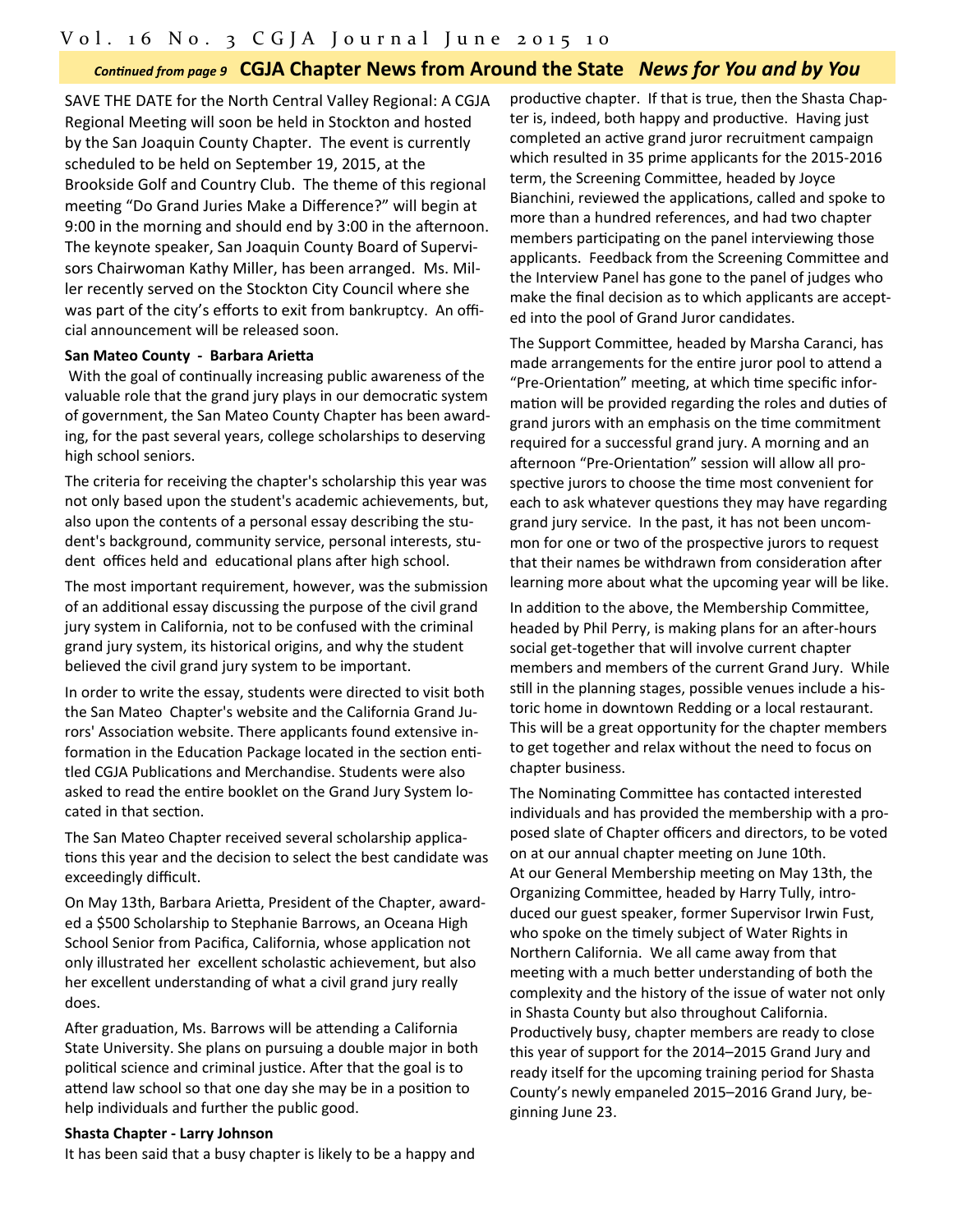

California Grand Jurors' Association 34<sup>th</sup> Annual Statewide Conference

*"Expanding Our Horizons"*

November 2 & 3, 2015

Lafayette Park Hotel & Spa, 3287 Mt. Diablo Blvd., Lafayette, CA 94549

| Affiliation: (check all that apply) <b>CCGJA Member</b> CCGJA Associate Member Clintroductory Member CChapter Member                                                                                                                                                                                                |                                                          |             |                              |                                         |  |                     |  |  |  |
|---------------------------------------------------------------------------------------------------------------------------------------------------------------------------------------------------------------------------------------------------------------------------------------------------------------------|----------------------------------------------------------|-------------|------------------------------|-----------------------------------------|--|---------------------|--|--|--|
| $\square$ Association Member                                                                                                                                                                                                                                                                                        | □Sitting Grand Juror                                     |             | <b>OCourt Representative</b> | DOther-Specify: _______________________ |  |                     |  |  |  |
| \$120.00*<br><b>REGISTRATION:</b><br><b>Conference Attendance</b><br>*Included in Registration: Lunch on Nov. 2, 2015                                                                                                                                                                                               |                                                          |             |                              |                                         |  |                     |  |  |  |
|                                                                                                                                                                                                                                                                                                                     | Total per person                                         |             |                              | $$120.00 \times \_$ =                   |  | $\frac{1}{2}$       |  |  |  |
|                                                                                                                                                                                                                                                                                                                     | <b>Guest Lunch</b>                                       |             |                              | $$47.00 x$ =                            |  | $\frac{1}{2}$       |  |  |  |
| <b>DINNER</b> on November 2, 2015                                                                                                                                                                                                                                                                                   |                                                          |             |                              | $$55.00 x$ =                            |  | $\frac{1}{2}$       |  |  |  |
| <b>Dinner Choices**:</b><br>Guinness-Braised Beef Short Ribs, Shallot Jam<br>Pan-Seared Atlantic Salmon with Pinot Noir Butter<br>$\frac{\#$<br>Eggplant & Ratatouille Lattice Tart (Roasted Eggplant, Tomatoes & Squash in a Puff Pastry Shell)<br>** Three course plated dinner, includes wine, gratuity and tax. |                                                          |             |                              |                                         |  |                     |  |  |  |
| YES, I want to make an additional tax-deductible donation to help underwrite conference costs***<br>*** will be listed in conference program if received by September 27, 2015                                                                                                                                      |                                                          |             |                              |                                         |  |                     |  |  |  |
| <b>TOTAL PAYMENT</b> (excluding hotel room, which attendees book directly with hotel)<br>$=$<br>Deadline to Register for Conference: October 8, 2015                                                                                                                                                                |                                                          |             |                              |                                         |  | $\sim$              |  |  |  |
| ____ Check enclosed payable to CGJA                                                                                                                                                                                                                                                                                 |                                                          |             |                              |                                         |  |                     |  |  |  |
|                                                                                                                                                                                                                                                                                                                     | Credit Card amount $\frac{1}{2}$ $\Box$ $\Box$ $\Box$ MC | $\Box$ Visa | $\Box$ AMEX                  | $\Box$ Discover                         |  |                     |  |  |  |
|                                                                                                                                                                                                                                                                                                                     |                                                          |             |                              |                                         |  |                     |  |  |  |
|                                                                                                                                                                                                                                                                                                                     |                                                          |             |                              |                                         |  |                     |  |  |  |
|                                                                                                                                                                                                                                                                                                                     |                                                          |             |                              |                                         |  |                     |  |  |  |
|                                                                                                                                                                                                                                                                                                                     |                                                          |             |                              |                                         |  | Date: _____________ |  |  |  |

#### **After you have completed this form, either:**

**1.) Save the form and email as an attachment to:** Leslie Lea, Conference Registrar [lgroarke@pacbell.net](mailto:lgroarke@pacbell.net) OR **2.) Print and mail to:** Leslie Lea, Conference Registrar, California Grand Jurors' Association, 3414 Loreto Dr., San Ramon, CA 94583 **Information:** Leslie Lea, Conference Registrar 925-556-0353 [lgroarke@pacbell.net](mailto:lgroarke@pacbell.net)

**For Hotel Reservations: Lafayette Park Hotel & Spa<http://tinyurl.com/ouptwms> or call: 800-368-2468 Use the Special Group Convention Code CGJ1015 to receive our group rate of \$129**